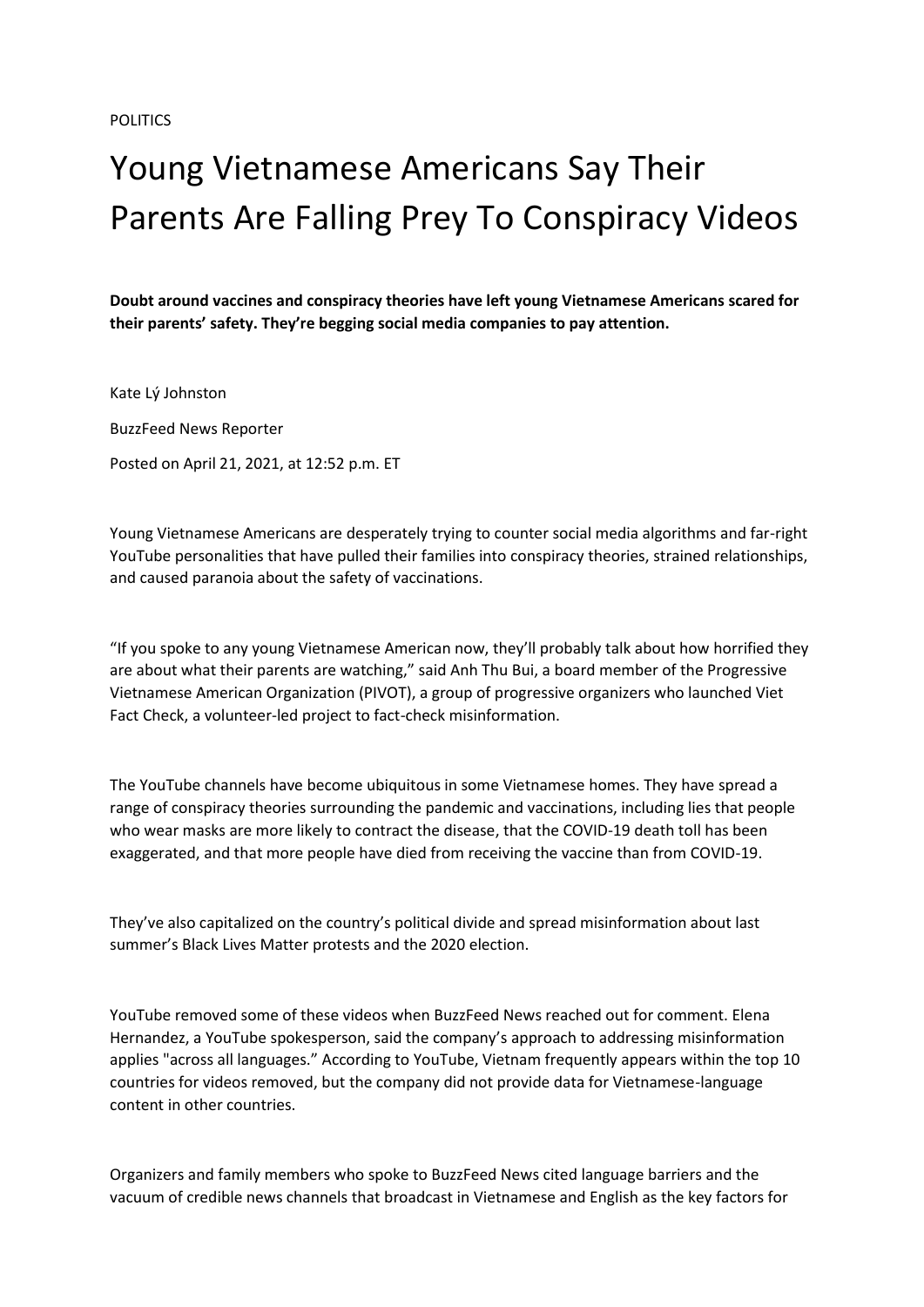the widespread issue. Because of the vacuum, they said, many people turn to YouTube channels and Facebook livestreams that post daily content in Vietnamese that feels familiar and reliable but often contains misinformation.

"They see YouTube and Facebook as a big brand, so if it's on YouTube, it must be OK," Diep Tran, the managing editor of Viet Fact Check, told BuzzFeed News.

The group recently surveyed where community members were getting information, and the sources cited included an array of YouTube channels and outlets like the Epoch Times.

The survey's top source was Nguỵ Vũ, a Vietnamese refugee, author, and longtime radio host known as The KingRadio. He's based at Eden Center, a hub for Vietnamese culture and business near DC, where he's hosted hundreds of his unmasked subscribers for rallies.

The KingRadio has been in the US for almost 30 years and has become one of the community's most influential YouTubers, with nearly 96,000 subscribers. He started making YouTube videos to supplement his radio show for fun and has since cultivated a community, he told BuzzFeed News.

"The people listen to me night and day… I make them sob. I make them laugh. I share with them," he said. "My community, you know, it's not Virginia. My community is worldwide. The people from my country, they still listen to me."

When asked about the claims he makes about COVID-19 in his videos, The KingRadio told BuzzFeed News: "The media for my people, for my community, is different from your media."

"The media for my people, for my community, is different from your media."

Political organizers who spoke with BuzzFeed News said they've heard from concerned family members who say these YouTube videos play all day in their homes and that the channels put their audiences in danger.

Bui recalled a recent online town hall where questions about the vaccine were filled with misinformation pulled from YouTube, including concerns about vaccines containing government tracking devices.

While groups like PIVOT have launched efforts to address the misinformation, many young Vietnamese Americans told BuzzFeed News that they've faced language barriers and pushback when they criticize misinformation online. The problem has left many increasingly worried about their parents' safety.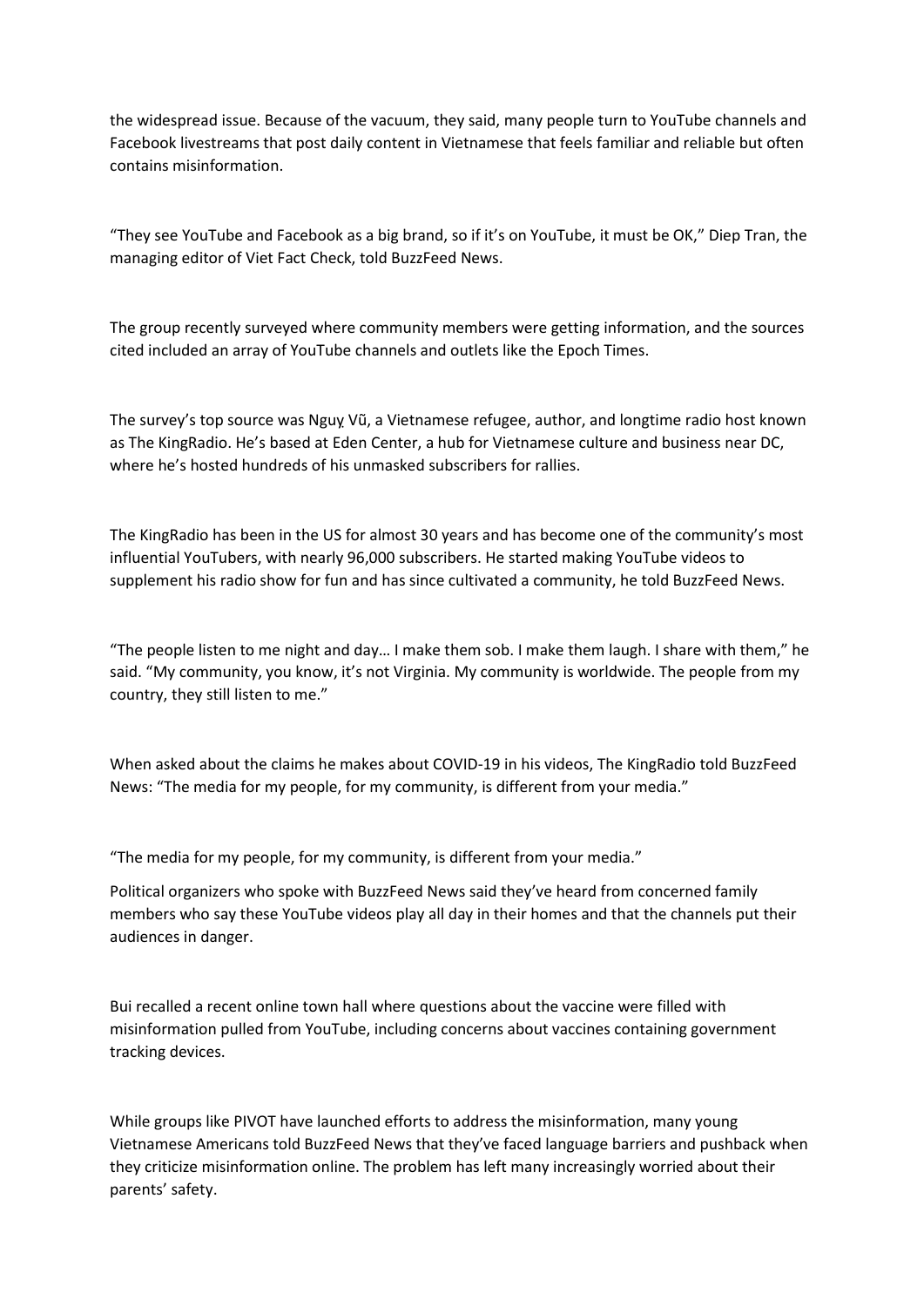Calvin Truong, a 15-year-old from California, has hidden his older sister's vaccination from their dad, who believes the vaccine is deadly and regularly threatens to "flee to Texas" if the state makes vaccines mandatory. In Connecticut, Peter Lai's parents also won't get vaccinated, pointing to YouTube videos that falsely told them that COVID-19 can be cured with vitamins and oranges.

In Southern California, Michelle Pham, a 22-year-old nursing student, is worried about her 54-yearold mom who has sworn off the vaccine ever since The KingRadio incorrectly told her it contains aborted fetus cells.

"She thinks the vaccine won't work on anyone who's not a caucasian male, because the videos said they only used cells from male fetuses for testing," Pham explained, frustrated she's been unable to convince her mom otherwise.

Her mom was introduced to the channels when YouTube's algorithm placed them in her suggested video list after the two started watching clips from the popular Vietnamese musical variety show Paris by Night.

"She'll watch a couple videos, and then she'll call one of her friends to talk about it before she goes to bed," Pham said. Pham almost convinced her mom, who previously worked in the healthcare industry, to get vaccinated, but her friends talked her out of scheduling an appointment.

Cookie Duong, a 23-year-old TikTok creator and cofounder of the Interpreter, an initiative that works to translate news articles from reputable media outlets into Vietnamese, said she's received thousands of comments from young people who relate to her TikToks about struggling to pull her own family away from YouTube. "They say these YouTube channels are on in their houses 24/7, even during dinner," Duong said.

The channels have a substantial following of older Vietnamese people who lean conservative and have limited English proficiency. Vietnamese Americans were the only group of Asian Americans who showed a preference for Donald Trump over Joe Biden in a survey conducted by AAPI Data before the 2020 election.

Organizers say the YouTubers have capitalized on issues they know will strike a chord among conservatives in the community, like comparing the Democratic Party to communists and asserting that the party is tied to the Chinese government. Duong explained that for many Vietnamese Americans who immigrated to the United States, this hostility for China dates back to the American war in Vietnam.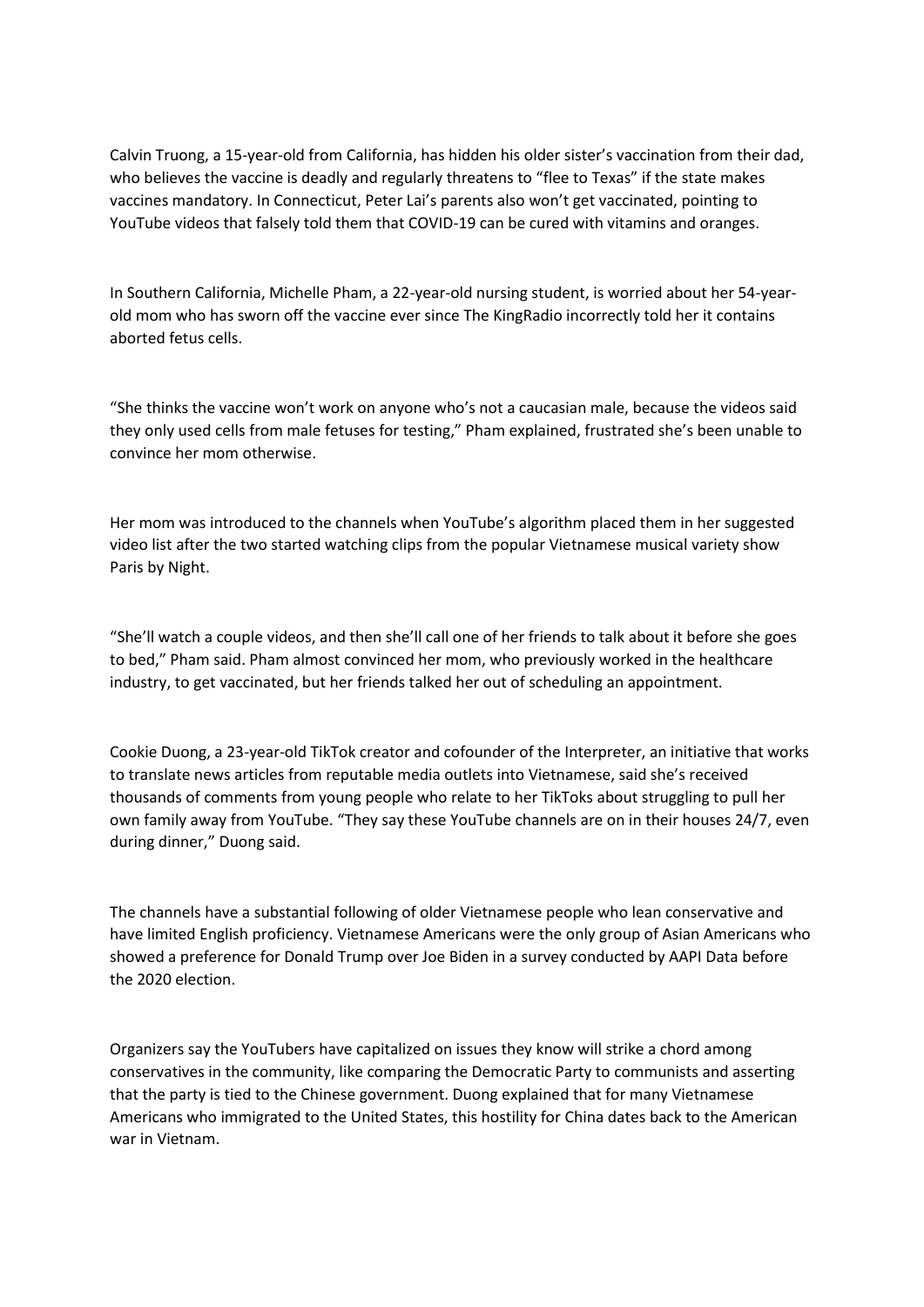She added that she's seen photoshopped images of Secretary of State Antony Blinken bowing to Chinese government officials spread in Vietnamese Facebook groups to "make the Democrats look subservient to China."

These fears about communism and overthrowing the government have become weaponized, Dede Tran said, remembering how she read Facebook posts from Vietnamese people who attended the insurrection at the US Capitol in January, saying they didn't want the US to "fall into communism."

The YouTube channels have also capitalized on hate crimes against Asian Americans to push anti-Black rhetoric. Henry Nguyen, a 33-year-old from Hawthorne, California, who lives with his parents, has convinced them to get the vaccine, but now he's aiming to get them to step away from the anti-Black views the YouTube channels are feeding them.

Nguyen said his dad has been afraid to leave their house due to anti-Asian attacks since the start of the pandemic and that his dad's friend chose not to report that he'd been beaten up in San Jose because he feared "retaliation" from the Black and Latinx people who his friends blame for the attacks. Nguyen said that fear has been constantly reaffirmed on Vietnamese YouTube channels.

Troung said his father had also repeated conspiracy theories from YouTube channels about looting and rioting during the Black Lives Matter protests last summer.

The fears have also hindered efforts to stop misinformation. Organizers with Viet Fact Check said their efforts to launch a physical newspaper and distribute flyers have been difficult because businesses fear they'll be boycotted or called communists.

Duong has faced similar issues both in social media groups through her work with the Interpreter and at home with her parents. Online, she gets called a communist by people who believe the Interpreter is backed by "foreign organizations" attempting to "destroy" the country. At home, she's told that she's been "brainwashed" by her school.

Organizers who've tried to combat the fake news say they understand why it's happening, but they blame the social media companies for ignoring repeated reports and complaints about the content of the videos and threats they've received from creators who they've called out.

Mẹ Nấm, a human rights activist and Vietnamese blogger known as Mother Mushroom, who was granted asylum in the US in 2018 after she was jailed in Vietnam for speaking out against the Vietnamese government, has been targeted by far-right Vietnamese YouTubers for questioning their videos.